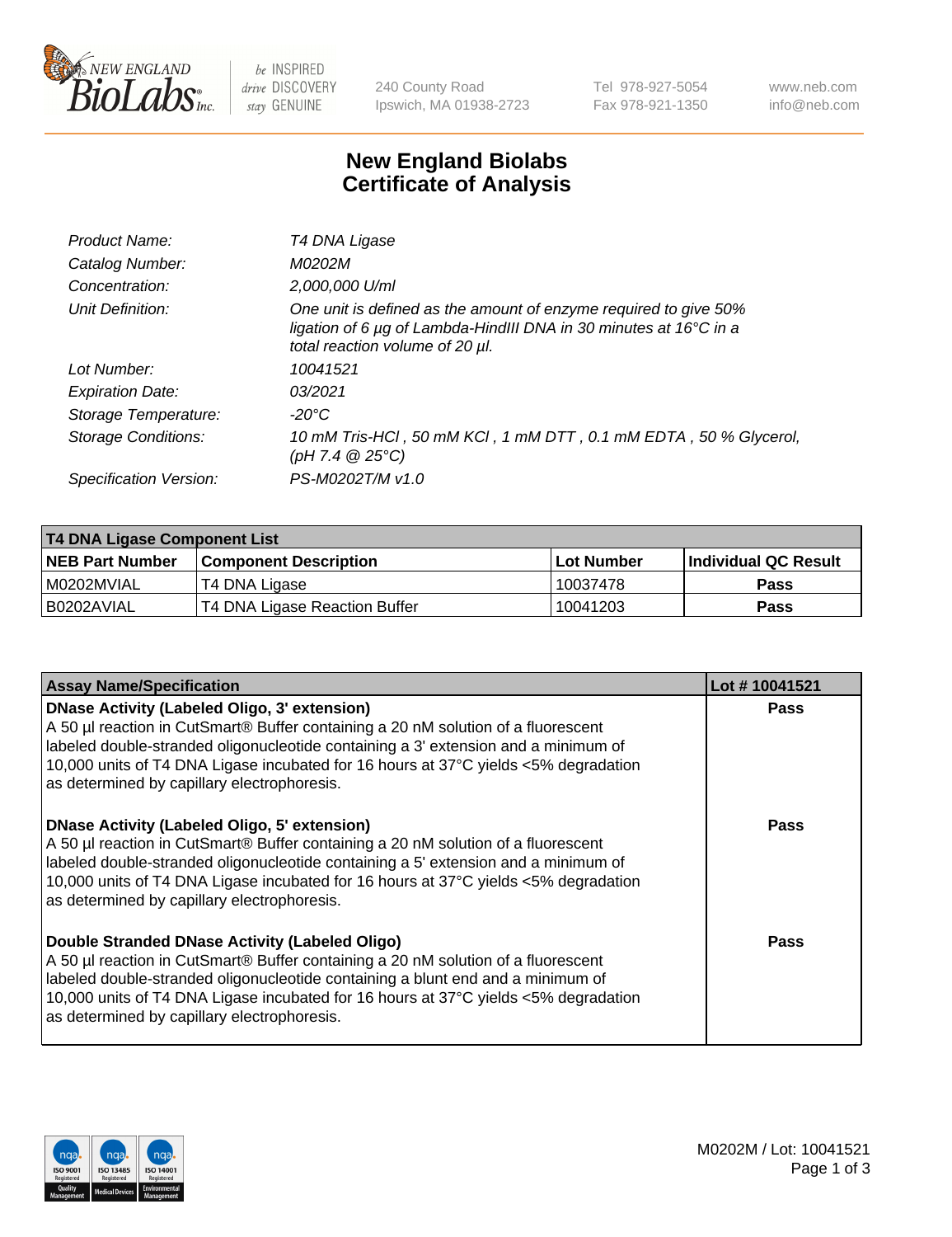

be INSPIRED drive DISCOVERY stay GENUINE

240 County Road Ipswich, MA 01938-2723 Tel 978-927-5054 Fax 978-921-1350 www.neb.com info@neb.com

| <b>Assay Name/Specification</b>                                                                                                                                                                                                                                                                                                                                                                                    | Lot #10041521 |
|--------------------------------------------------------------------------------------------------------------------------------------------------------------------------------------------------------------------------------------------------------------------------------------------------------------------------------------------------------------------------------------------------------------------|---------------|
| <b>Endonuclease Activity (Nicking)</b><br>A 50 µl reaction in NEBuffer 1 containing 1 µg of supercoiled PhiX174 DNA and a<br>minimum of 2000 units of T4 DNA Ligase incubated for 4 hours at 37°C results in <10%<br>conversion to the nicked form as determined by agarose gel electrophoresis.                                                                                                                   | <b>Pass</b>   |
| <b>Exonuclease Activity (Radioactivity Release)</b><br>A 50 µl reaction in NEBuffer 1 containing 1 µg of a mixture of single and<br>double-stranded [3H] E. coli DNA and a minimum of 2000 units of T4 DNA Ligase<br>incubated for 4 hours at 37°C releases <0.1% of the total radioactivity.                                                                                                                      | <b>Pass</b>   |
| <b>Ligation and Recutting (Terminal Integrity, Digested DNA)</b><br>A 20 µl reaction in 1X T4 DNA Ligase Reaction Buffer containing 2 µg of Lambda<br>DNA-HindIII Digest and a minimum of 4000 units of T4 DNA Ligase incubated for 16<br>hours at 37°C results in >95% ligation of the DNA fragments as determined by agarose<br>gel electrophoresis. Of these ligated fragments, >95% can be recut with HindIII. | <b>Pass</b>   |
| <b>Non-Specific DNase Activity (16 Hour)</b><br>A 50 µl reaction in NEBuffer 1 containing 1 µg of CIP-treated Lambda-HindIII DNA and<br>a minimum of 2000 units of T4 DNA Ligase incubated for 16 hours at 37°C results in a<br>DNA pattern free of detectable nuclease degradation as determined by agarose gel<br>electrophoresis.                                                                               | <b>Pass</b>   |
| <b>Protein Concentration (A280)</b><br>The concentration of T4 DNA Ligase is 2 mg/ml +/- 10% as determined by UV absorption<br>at 280 nm. Protein concentration is determined by the Pace method using the<br>extinction coefficient of 57,675 and molecular weight of 55,292 daltons for T4 DNA<br>Ligase (Pace, C.N. et al. (1995) Protein Sci., 4, 2411-2423).                                                  | <b>Pass</b>   |
| <b>Protein Purity Assay (SDS-PAGE)</b><br>T4 DNA Ligase is ≥ 95% pure as determined by SDS-PAGE analysis using Coomassie Blue<br>detection.                                                                                                                                                                                                                                                                        | <b>Pass</b>   |
| qPCR DNA Contamination (E. coli Genomic)<br>A minimum of 2000 units of T4 DNA Ligase is screened for the presence of E. coli<br>genomic DNA using SYBR® Green qPCR with primers specific for the E. coli 16S rRNA<br>locus. Results are quantified using a standard curve generated from purified E. coli<br>genomic DNA. The measured level of E. coli genomic DNA contamination is ≤ 1 E. coli<br>genome.        | Pass          |
| <b>RNase Activity (Extended Digestion)</b><br>A 10 µl reaction in NEBuffer 4 containing 40 ng of a 300 base single-stranded RNA<br>and a minimum of 1 µl of T4 DNA Ligase is incubated at 37°C. After incubation for 16<br>hours, >90% of the substrate RNA remains intact as determined by gel electrophoresis                                                                                                    | <b>Pass</b>   |